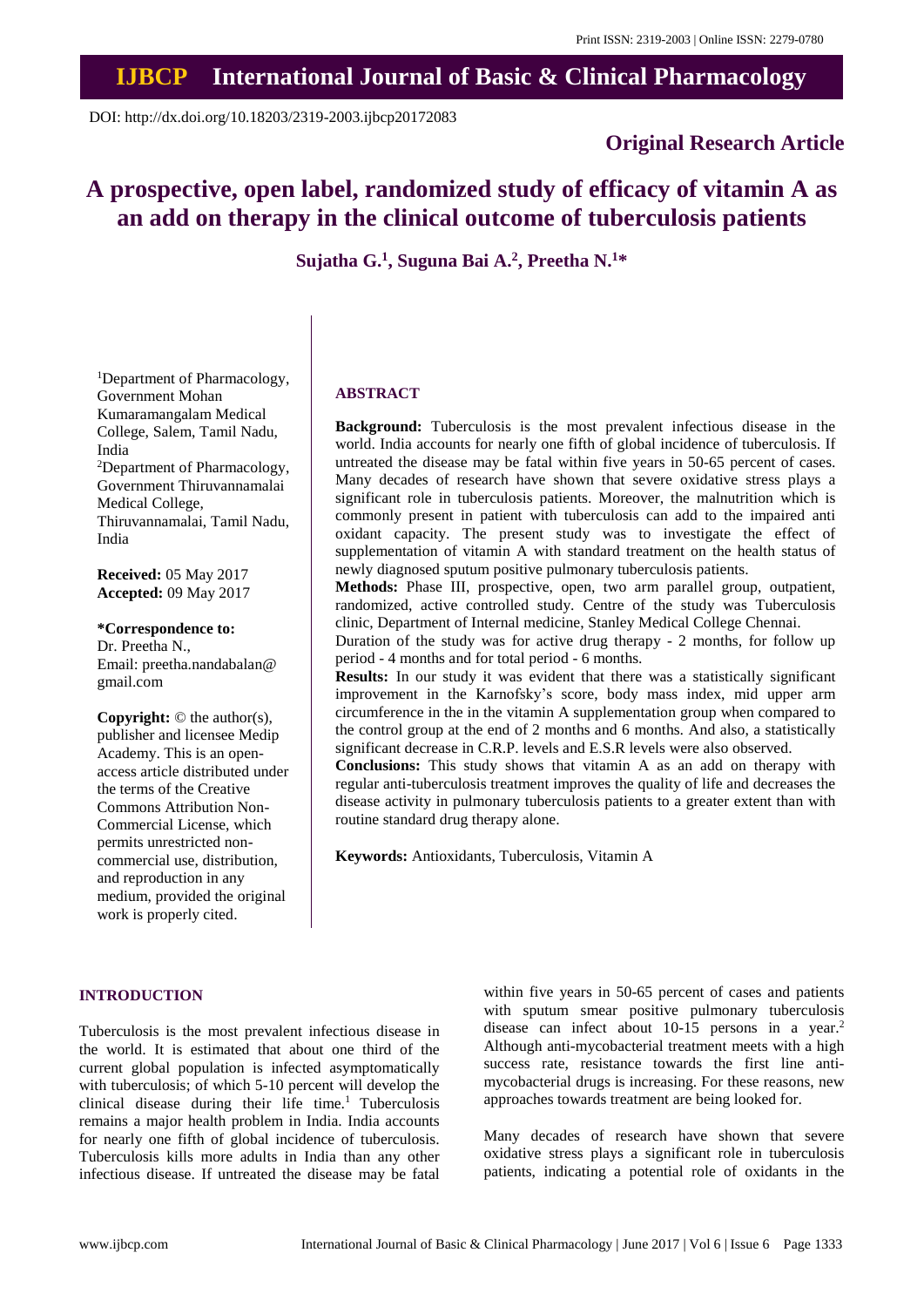pathogenesis of the disease. $3-5$  During pulmonary inflammation increased amounts of Reactive Oxygen Species and reactive oxygen intermediates are produced as a consequence of phagocytic respiratory burst. This enhanced Reactive Oxygen Species generation may promote tissue injury and inflammation. This may further contribute to immunosuppression particularly in those with impaired anti-oxidant levels. Moreover, the malnutrition which is commonly present in patient with tuberculosis can add to the impaired anti oxidant capacity.

Study by Karyadi et al, found that zinc and vitamin A deficiency were more prevalent among sputum smear positive tuberculosis patient than in matched healthy controls.<sup>6</sup> Hence the presence of vitamin A deficiency has raised a question whether vitamin A supplementation would give additional benefits for patients with sputum positive pulmonary tuberculosis.

The mechanism of the benefits of vitamin A on the clinical outcome of tuberculosis is yet to be proven. However, it is likely to be related to an influence on the immune system. In experimental and animal models, vitamin A promotes differentiation and cytokine secretion by macrophages and may down regulate the secretion of pro-inflammatory cytokines e.g. TNF-alpha and IL-6. Vitamin A supplementation has been reported to promote lymphogenesis and induce a higher proportion of CD4 naive T-cells.<sup>7</sup>

The present study was to investigate the effect of supplementation of vitamin A with standard treatment on the health status of newly diagnosed sputum positive pulmonary tuberculosis patients.

#### **METHODS**

Design of the study was Phase III, prospective, open, two arm parallel group, outpatient, randomized, active controlled study.

#### *Study centre*

Tuberculosis clinic, Department of Internal Medicine, Stanley Medical College, Chennai.

Duration of the study was active drug therapy was 2 months, for follow up period was 4 months and for total period was 6 months.

Sample size was 50 patients in each group 100 patients in total.

#### *Inclusion criteria*

- Newly diagnosed sputum smear positive pulmonary tuberculosis patients
- Age group 18 55 years
- Both sexes

#### *Exclusion criteria*

- Extra pulmonary tuberculosis patients
- Sputum smear negative pulmonary tuberculosis patients
- Pregnant and lactating women
- Patients with HIV co- infection
- Patients with chronic medical / surgical illness
- Smokers
- Alcoholics
- Patients with abnormal liver and renal function tests

#### *Strategy*

Patients who attended the outpatient department of tuberculosis clinic, Stanley Medical College Hospital were explained in detail about the study procedure, purpose and its benefits. Written informed consent was obtained from the patients willing to participate in the study, in the prescribed format in the regional language prior to the commencement of the study procedure.

#### *Screening and recruitment*

Patients who had given written informed consent for participation in the study were screened by medical history, physical examination, anthropometric measurements, Karnofsky score, systemic examination, hematological and biochemical analysis.100 patients who fulfilled the inclusion criteria were recruited for the study.

#### *Randomization*

Among the 100 patients, all the odd number patients were given vitamin A in addition to the regular medications [study group] and even number patients were given only the regular medications (control group).

#### *Control group*

Isoniazid 600mg + Rifampicin 600mg + Pyrazinamide 2000mg + Ethambutol 1600mg three times a week on alternate days for two months.

#### *Study group*

In addition to the above drugs, vitamin A 25000 IU capsule once a week for two months.

#### *Study visits*

Patients were assessed periodically for a period of six months by clinical examination, Karnofsky score, Anthropometric measurements- weight, mid upper arm circumference, hematological parameters- haemoglobin, total count, differential count, erythrocyte sedimentation rate and C- reactive protein.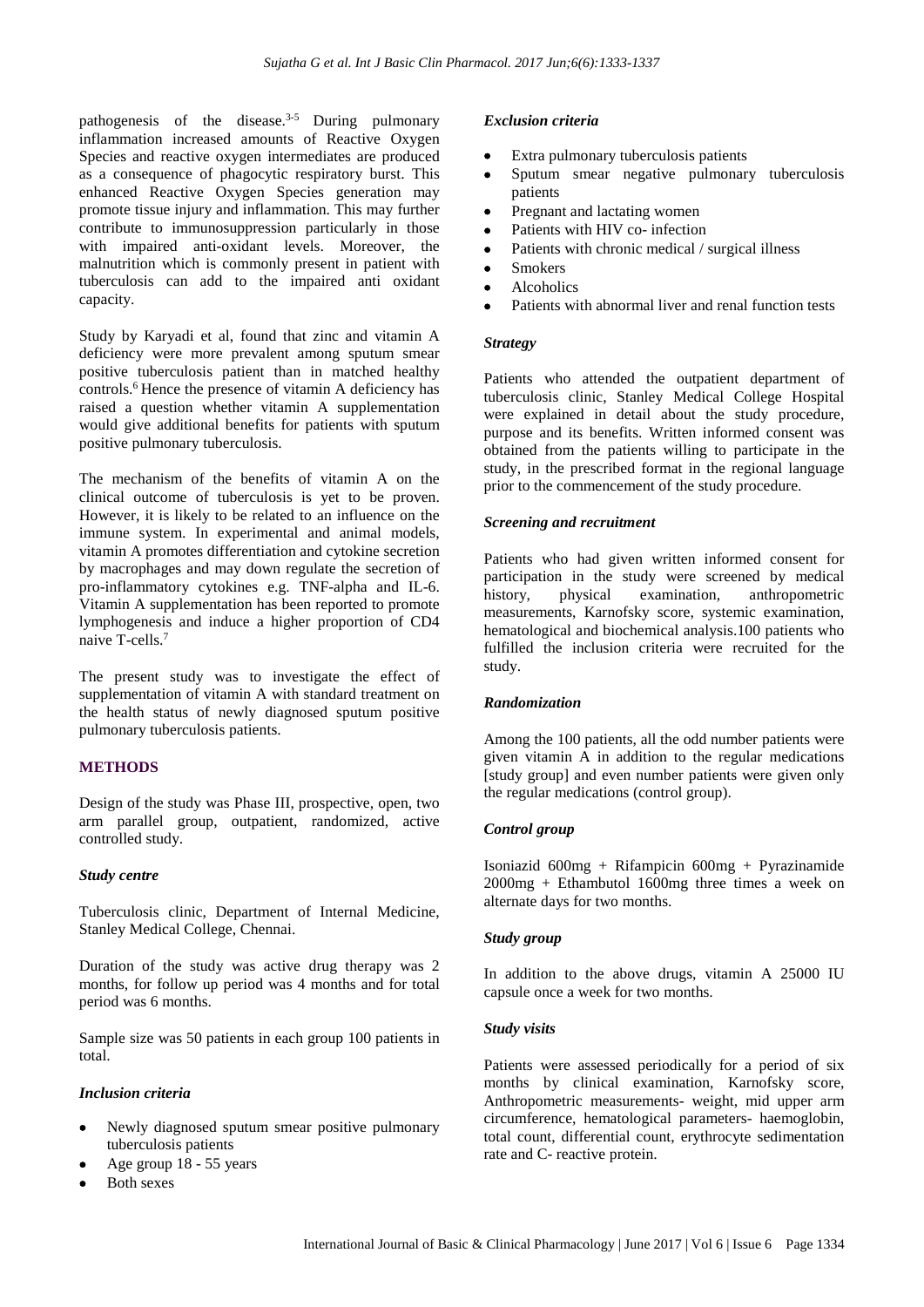#### *Evaluation*

#### *Karnofsky score*

Functional capability of the patient was assessed by Karnofsky performance status score. 8

#### **Table 1: Karnofsky score.**

| <b>Score</b> | <b>Status</b>                                                                     |
|--------------|-----------------------------------------------------------------------------------|
| 100          | Normal; no complaints; no evidence of disease                                     |
| 90           | Able to carry on normal activity; minor signs or<br>symptoms of disease           |
| 80           | Normal activity with effort; some signs or<br>symptoms of disease                 |
| 70           | Cares for self; unable to carry on normal activity<br>or do active work           |
| 60           | Requires occasional assistance but is able to care<br>for most needs              |
| 50           | Requires considerable assistance and frequent<br>medical care                     |
| 40           | Disabled; requires special care and assistance                                    |
| 30           | Severely disabled; hospitalization is needed<br>although death is not imminent    |
| 20           | Very sick; hospitalization necessary; active<br>supportive treatment is necessary |
| 10           | Moribund; fatal processes progressing rapidly                                     |
| $\theta$     | Dead                                                                              |

#### *Nutritional status assessment*

Nutritional status was determined based on Anthropometric measurements.

#### *Body weight*

Assessed using a weighing scale to the nearest 0.5 kg.

#### *Height*

Height was recorded to the nearest 1 cm using stadiometer.

#### *Body mass index*

Body mass index was calculated by body weight in kilogram divided by height in m2.

#### *Mid upper arm circumference*

Mid upper arm circumference was measured using a flexible measurement tape.

#### *Laboratory investigations*

Blood samples were collected between 8.00a.m to 10.00a.m. C-reactive protein was estimated using enzyme-linked immunosorbent assay [ELISA]. Hemoglobin, total count and differential count were analysed using automatic analyzer. Erythrocyte sedimentation rate was assessed using Westergren technique.

#### *Instructions to the patients*

The patients were instructed to come weekly to collect the medication. They were advised to take their medicines regularly. The necessity for compliance to the regimen was explained. Any intercurrent minor illness and medication taken for the same was to be reported at the next visit. Any adverse events experienced by the patients were to be reported at the next visit.

#### *Follow up*

After two months of active drug therapy, both the control and study groups were followed up for a period of four months.

#### *Data analysis*

The data obtained at the end of this study was analysed using SPSS software. Appropriate statistical methods were applied as per requirement. P value  $\leq 0.05$  was considered significant.

#### **RESULTS**

Out of the 126 patients screened, 100 patients who fulfilled the inclusion criteria were recruited for the study. They were randomized into control and study groups. There were 9 drop outs.5 from the control group and 4 from the study group. None of the drop outs were due to adverse effects. 45 patients from the control group and 46 patients from the study group completed the study and were included in the statistical analysis. The majority of patients in the study were in the age group of 20-50 years with high prevalence among males. This was in correlation with the established demographic reports. There was no significant difference in age, sex distribution clinical status and biochemical parameters between the control and the study group.

#### **Table 2: Karnofsky performance score.**

|                                   | Group                    |       |                          |           |                              |  |
|-----------------------------------|--------------------------|-------|--------------------------|-----------|------------------------------|--|
|                                   | <b>Control</b>           |       | <b>Study</b>             |           | <b>Independent</b><br>t-test |  |
|                                   | <b>Mean</b>              | SD    | <b>Mean</b>              | <b>SD</b> |                              |  |
| <b>KPS I</b>                      | 73.33                    | 10.87 | 71.96                    | 9.80      | $t=0.63$<br>$P=0.52$         |  |
| KPS II                            | 82.22                    | 10.85 | 86.52                    | 7.66      | $t = 2.18$<br>$P=0.03$       |  |
| <b>KPS III</b>                    | 87.11                    | 9.44  | 95.87                    | 5.80      | $t = 5.34$<br>$P=0.001$      |  |
| One way<br><b>ANOVA</b><br>F-test | $F = 20.72$<br>$P=0.001$ |       | $F = 22.56$<br>$P=0.001$ |           |                              |  |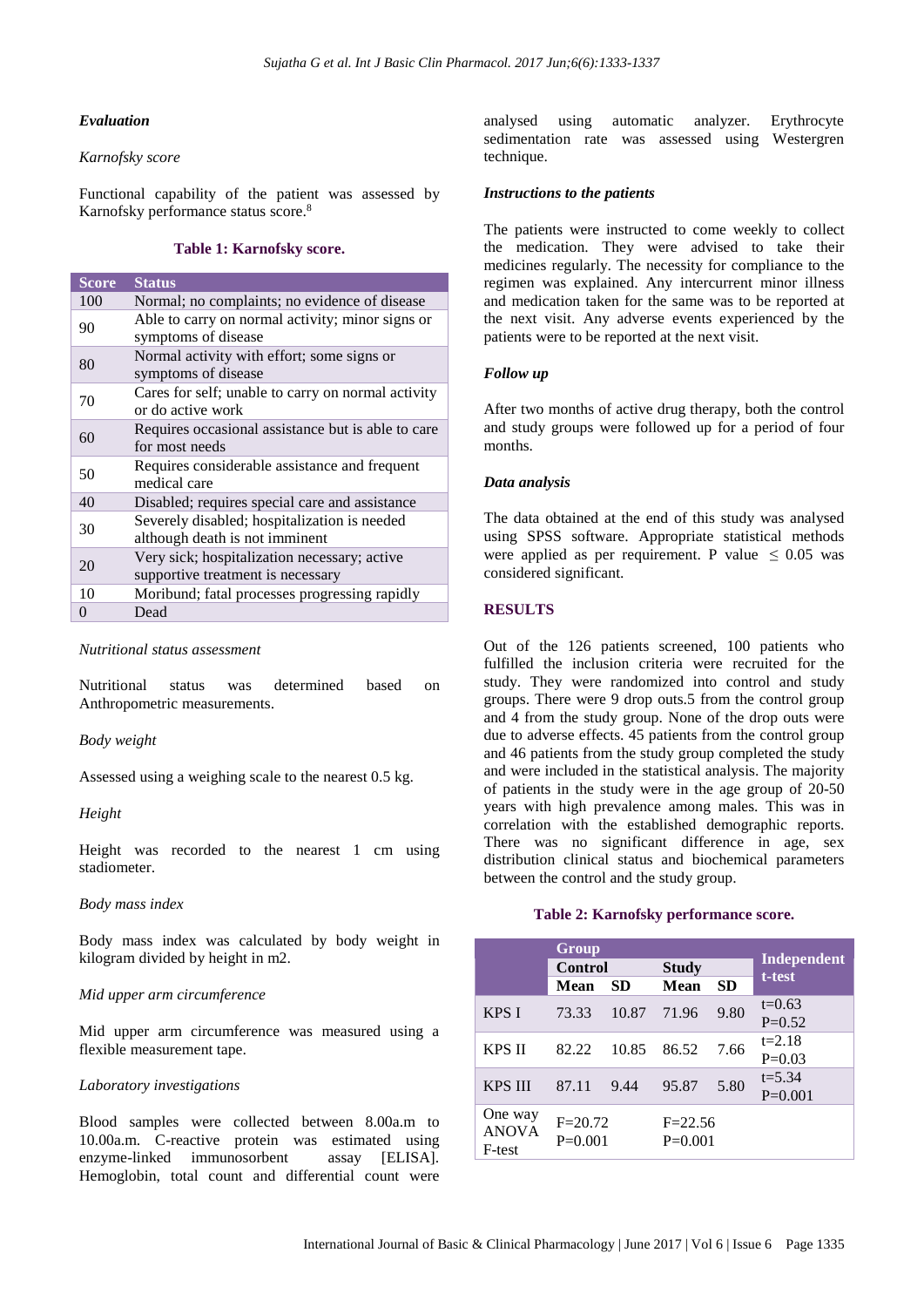In this study, a statistically significant decrease in C.R.P levels and E.S.R levels were observed at the end of 2 months and 6 months in the vitamin A supplementation group than the control group.

In our study it was evident that there was a statistically significant improvement in the Karnofsky score in the study group when compared to the control group, at the end of 2 months and 6 months.

|  |  |  |  | Table 3: Body mass index. |
|--|--|--|--|---------------------------|
|--|--|--|--|---------------------------|

|                                   | Group<br>Control      |           | <b>Study</b>           |      | Independent             |
|-----------------------------------|-----------------------|-----------|------------------------|------|-------------------------|
|                                   | Mean                  | <b>SD</b> | Mean                   | SD   | t-test                  |
| <b>BMII</b>                       | 17.40                 | 1.17      | 17.53                  | 1.40 | $t=0.46$<br>$P=0.64$    |
| <b>BMI II</b>                     | 17.83                 | 1.21      | 18.50                  | 1.24 | $t=2.60$<br>$P=0.01$    |
| <b>BMI III</b>                    | 18.30                 | 1.26      | 19.23                  | 1.23 | $t = 3.54$<br>$P=0.001$ |
| One way<br><b>ANOVA</b><br>F-test | $F=6.22$<br>$P=0.003$ |           | $F=19.33$<br>$P=0.001$ |      |                         |

#### **Table 4: Mid upper arm circumference.**

|                                   | Group                   |           | Independent              |              |                         |
|-----------------------------------|-------------------------|-----------|--------------------------|--------------|-------------------------|
|                                   | <b>Control</b>          |           |                          | <b>Study</b> |                         |
|                                   | Mean                    | <b>SD</b> | <b>Mean</b>              | <b>SD</b>    | t-test                  |
| <b>MUACI</b>                      | 19.31                   | 1.80      | 19.37                    | 1.76         | $t=0.16$<br>$P=0.87$    |
| <b>MUAC</b><br>П                  | 19.90                   | 1.88      | 20.82                    | 1.94         | $t = 2.30$<br>$P=0.02$  |
| <b>MUAC</b><br>Ш                  | 20.64                   | 1.91      | 22.61                    | 1.97         | $t = 4.84$<br>$P=0.001$ |
| One way<br><b>ANOVA</b><br>F-test | $F = 5.75$<br>$P=0.001$ |           | $F = 33.84$<br>$P=0.001$ |              |                         |

#### **Table 5: C- reactive protein.**

|                                  | <b>Group</b>             |           | <b>Independent</b><br>t-test |              |                         |
|----------------------------------|--------------------------|-----------|------------------------------|--------------|-------------------------|
|                                  | <b>Control</b>           |           |                              | <b>Study</b> |                         |
|                                  | Mean                     | <b>SD</b> | Mean                         | <b>SD</b>    |                         |
| <b>CRP I</b>                     | 27.69                    | 6.71      | 29.46                        | 8.59         | $t=1.09$<br>$P=0.27$    |
| <b>CRP II</b>                    | 19.44                    | 6.33      | 14.74                        | 5.54         | $t = 3.77$<br>$P=0.001$ |
| <b>CRP III</b>                   | 11.07                    | 3.85      | 5.41                         | 3.79         | $t = 7.04$<br>$P=0.001$ |
| Oneway<br><b>ANOVA</b><br>F-test | $F = 95.38$<br>$P=0.001$ |           | $F = 99.34$<br>$P=0.001$     |              |                         |

Nutritional status of the patients was assessed by body weight, body mass index and mid upper arm circumference. In our study it was observed that statistically significant improvement in B.M.I and M.U.A.C occurred in the study group and control group at the end of 2 months and 6 months. But the improvement was greater (10% from the baseline) in the study group when compared to the control group (5% from the baseline.

|                                   | Group                  |       |                        |           |                       |
|-----------------------------------|------------------------|-------|------------------------|-----------|-----------------------|
|                                   | <b>Control</b>         |       | <b>Study</b>           |           | Independent<br>t-test |
|                                   | Mean                   | SD    | <b>Mean</b>            | <b>SD</b> |                       |
| ESR <sub>I</sub>                  | 37.07                  | 13.06 | 37.72                  | 15.69     | $t=0.21$              |
|                                   |                        |       |                        |           | $P=0.83$              |
| <b>ESR II</b>                     | 31.53                  | 13.24 | 23.89                  | 11.13     | $t = 2.98$            |
|                                   |                        |       |                        |           | $P=0.004$             |
| ESR III                           | 22.36                  | 10.67 | 17.24                  | 6.14      | $t = 2.81$            |
|                                   |                        |       |                        |           | $P=0.006$             |
| One way<br><b>ANOVA</b><br>F-test | $F=16.02$<br>$P=0.001$ |       | $F=42.09$<br>$P=0.001$ |           |                       |

#### **Table 6: Erythrocyte sedimentation rate.**

#### **DISCUSSION**

This 8-week randomized, active controlled prospective study examined the beneficial effects of vitamin A supplementation at the dose of 25000 I.U. once weekly as an add on therapy with regular anti-tuberculosis treatment in patients with category I pulmonary tuberculosis. Anthropometric parameters, Karnofsky's clinical performance status score and biochemical parameters were assessed at the baseline and at the end of 2 months and 6 months. Clinically, the functional capability of the patient was assessed by Karnofsky clinical performance status score. It measured the improvement in the clinical outcome of the pulmonary tuberculosis patients. In our study it was evident that there was a statistically significant improvement in the Karnofsky score in the study group when compared to the control group, at the end of 2 months and 6 months. Nutritional status of the patients was assessed by body weight, body mass index and mid upper arm circumference. In our study it was observed that statistically significant improvement in B.M.I and M.U.A.C occurred in the study group and control group at the end of 2 months and 6 months. This was in correlation with the study carried out by Hanekom et al, which showed improvement of nutritional status with vitamin A therapy in childhood tuberculosis.<sup>9</sup>

C.R.P and E.S.R were mainly used as markers of inflammation. Measuring these values was useful in determining the disease progression or the effectiveness of treatment. Koyanagi A et al, had shown that higher C.R.P concentrations reflected stronger inflammatory response.<sup>10</sup> In this study, a statistically significant decrease in C.R.P levels and E.S.R levels were observed at the end of 2 months and 6 months in the vitamin A supplementation group than the control group. This could be due to the anti-oxidant effect of vitamin A. During pulmonary inflammation increased amounts of free radicals are produced, which cause disruption of the cell